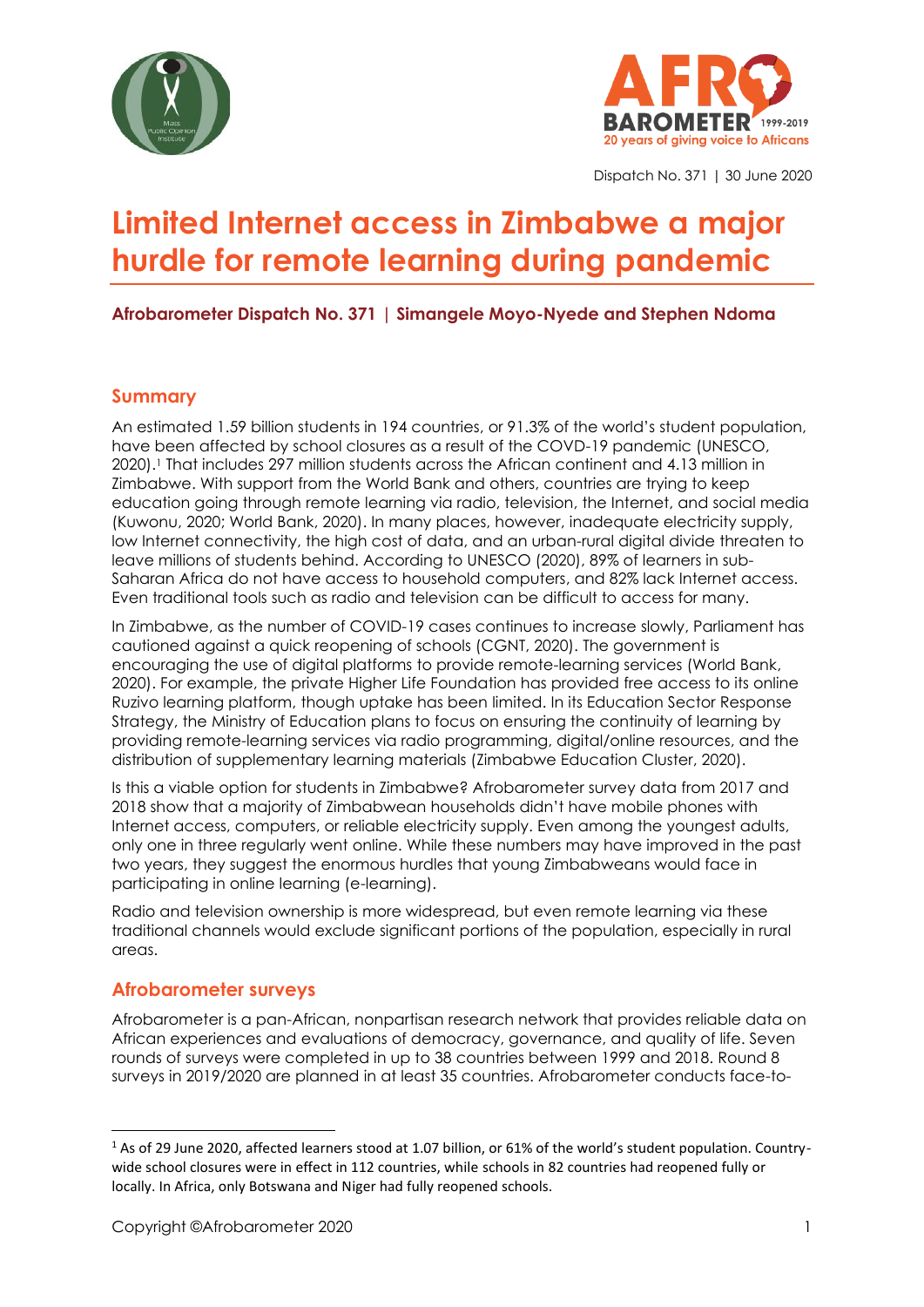

face interviews in the language of the respondent's choice with nationally representative samples.

The Afrobarometer team in Zimbabwe, led by Mass Public Opinion Institute and commissioned by the Institute for Justice and Reconciliation, interviewed 2,400 adult Zimbabweans in each of two pre-election surveys between late April and early July 2018. A sample of this size yields country-level results with a margin of error of +/-2 percentage points at a 95% confidence level. The most recent full Afrobarometer survey in Zimbabwe was conducted in January-February 2017 with a sample size of 1,200, producing a margin of error of +/-3 percentage points.

#### **Key findings**

- As of July 2018, more than nine out of 10 Zimbabwean households (95%) had cell phones, while 77% had radios, 49% had televisions, and only 23% had computers.
- Cell-phone service was available in almost all urban zones as of 2017, but 15% of rural areas did not have coverage.
- Fewer than half (43%) of cell-phone owners and only 28% in rural areas said their phones had access to the Internet.
- Only one-fourth of Zimbabweans said they used the Internet "every day" (14%) or "a few times a week" (11%). Six out of 10 (62%) said they "never" went online.
- As of mid-2018, almost half (45%) of Zimbabweans lived in areas without a public electricity grid. And only about three out of 10 respondents (31%) said their home had an electric connection that worked "most" or "all" of the time.

#### **Access to communications devices**

Afrobarometer asked survey respondents whether they personally own certain communications devices that would be needed to access e-learning programs, and if not, whether someone else in the household owns them. While Afrobarometer interviews only adults (aged 18 or older), findings provide an overview of the resources to which school-age children might have access at the household level.

As of July 2018, more than nine out of 10 Zimbabwean households (95%) had cell phones, more than three-fourths (77%) had radios, and about half (49%) had televisions. Far fewer households (23%) had computers (Figure 1).

Cell-phone ownership was high across key socio-demographic groups and provinces; only among Matabeleland South residents and among senior citizens did more than one in 10 say they had no mobile phone in the household.

As might be expected, household ownership of computers was far more prevalent in cities (51%) than in rural areas (7%) and among the highly educated (80%) compared to their lesseducated counterparts (3%-19%) (Figure 2). While about half of households in Bulawayo (53%) and Harare (48%) had computers, the same was true for only 7% of those in Masvingo and Manicaland.

Radios were widely accessible within most socio-demographic groups, although more than one-third of residents in Masvingo (39%) and Matabeleland South (34%) said their households did not have a radio. Other groups in which radio ownership was less common include senior citizens (33% with no household access), rural residents (27%), and women (27%) (Figure 3).

Lack of access to a television shows a similar pattern, but at a much high level, as more than half (51%) of Zimbabweans reported no TV set in the household. This was particularly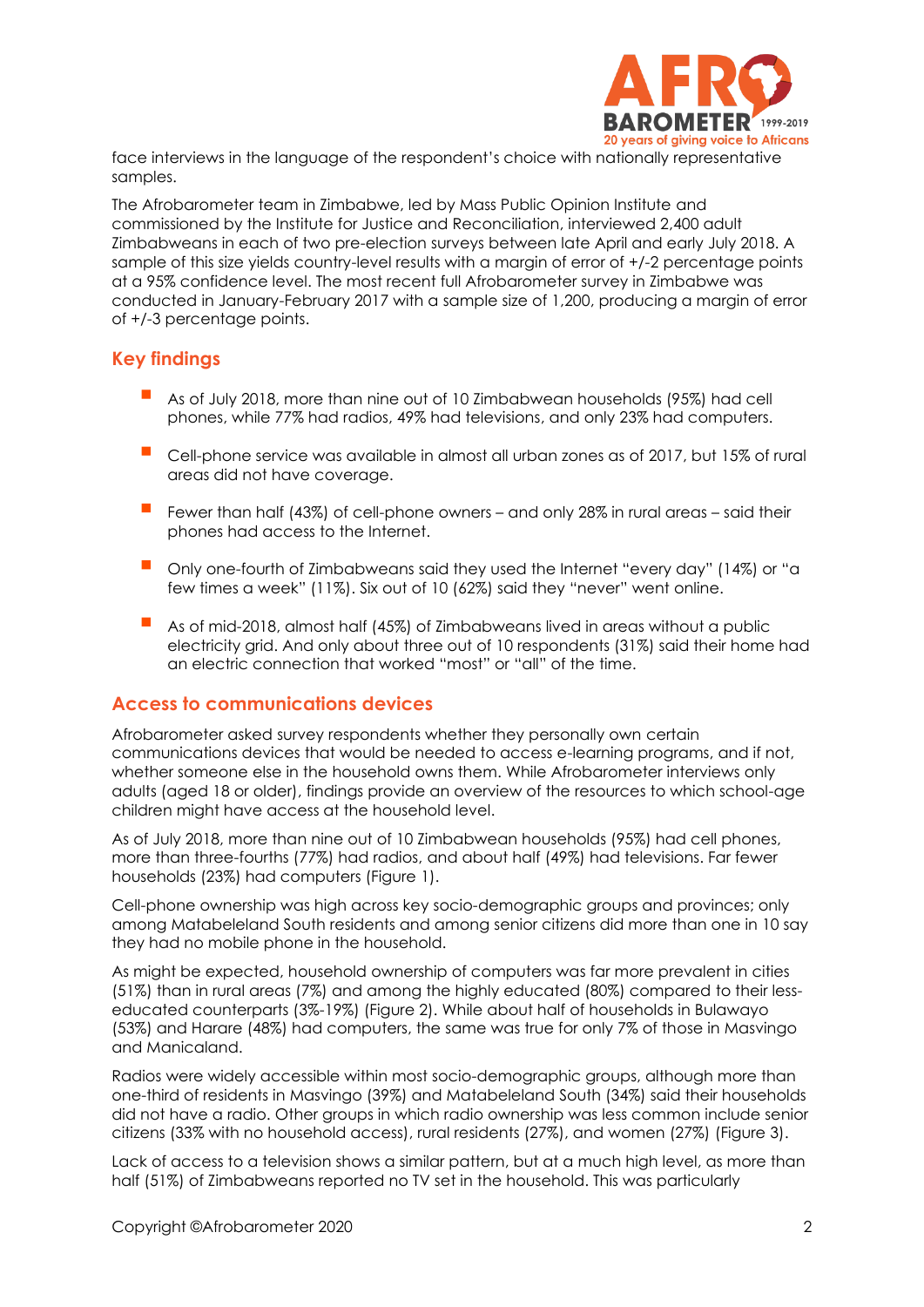

common among rural residents (74%), senior citizens (63%), and residents of Masvingo (75%) and Manicaland (73%) provinces.



**Figure 1: Household access to communications devices** | Zimbabwe | July 2018

*Respondents were asked: Which of these things do you personally own? [If "no":] Does anyone else in your household own one?* 





*Respondents were asked: Which of these things do you personally own: Computer? [If "no":] Does anyone else in your household own one? (Figure combines personal and household ownership.)*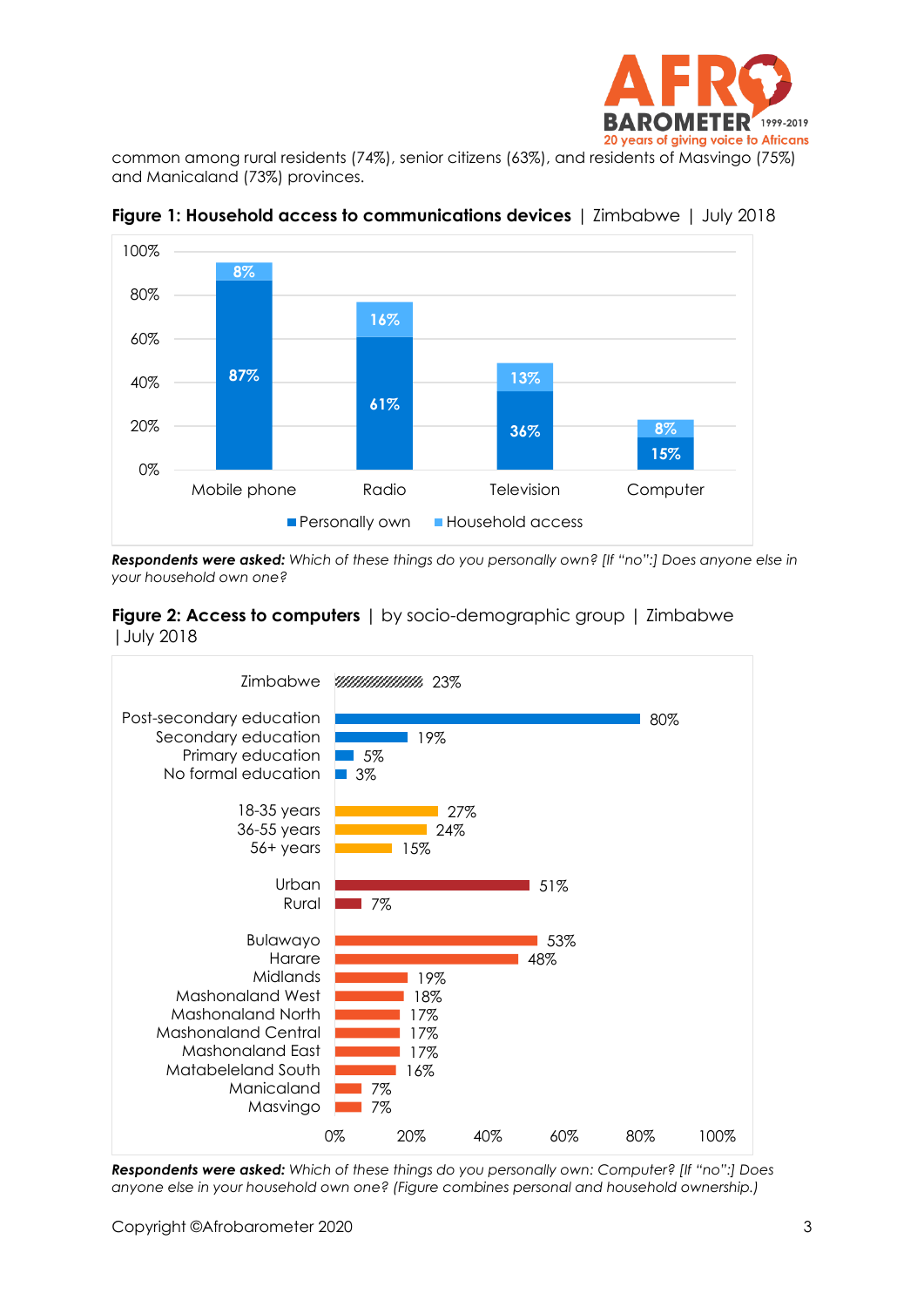





*Respondents were asked: Which of these things do you personally own? [If "no":] Does anyone else in your household own one? (% who said no one in the households owns the device)*

Clearly these numbers suggest that on average across the country, mobile phones and radio would be far more accessible as platforms for e-learning than television, although TV does offer very high penetration (88%) in urban areas. Computers are inaccessible to most Zimbabweans.

#### **Access to cell phone service and smartphones**

While most Zimbabweans have mobile phones, not all phone owners have access to cellphone service and the Internet.

Afrobarometer survey enumerators, who recorded the presence or absence of key infrastructure in each community they visited, found that nine out of 10 enumeration areas (90%) in Zimbabwe had mobile phone service (Figure 4).

While almost all urban enumeration areas had mobile phone service (99%), about one in seven rural zones did not (15%) (Figure 5). By province, Bulawayo and Manicaland had 100% coverage, but significant proportions of residents in Mashonaland Central (25%),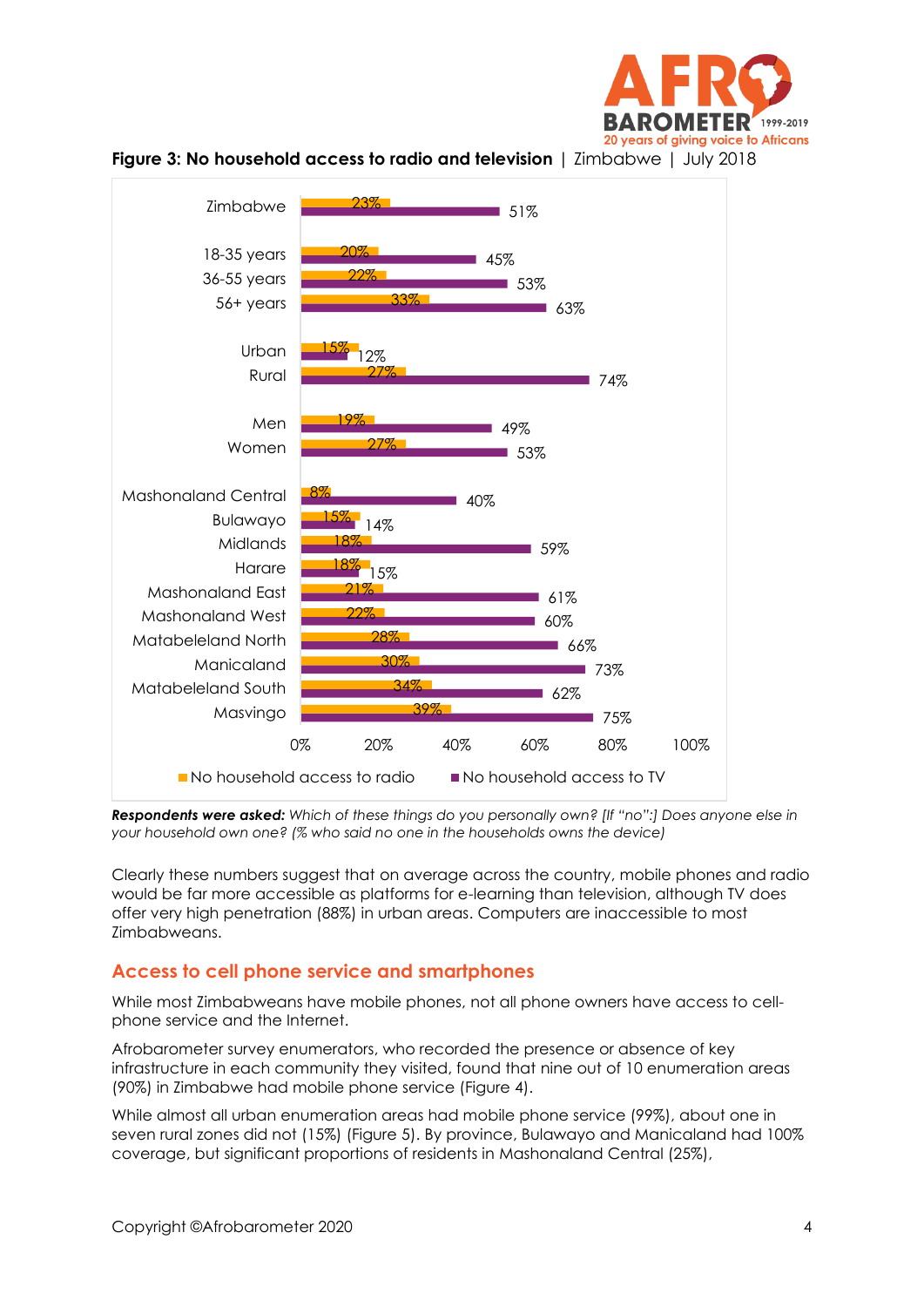

Matabeleland South (18%), Mashonaland West (17%), and Midlands (17%) lived in zones without cell phone service.



**Figure 4: Availability of cell phone services in the enumeration area** | Zimbabwe | May 2018

*Interviewers were asked to record: Are the following services present in the primary sampling unit/enumeration area: Mobile phone service?*



**Figure 5: Availability of cell phone service** | by urban-rural location and province | Zimbabwe | May 2018

*Interviewers were asked to record: Are the following services present in the primary sampling unit/enumeration area: Mobile phone service?*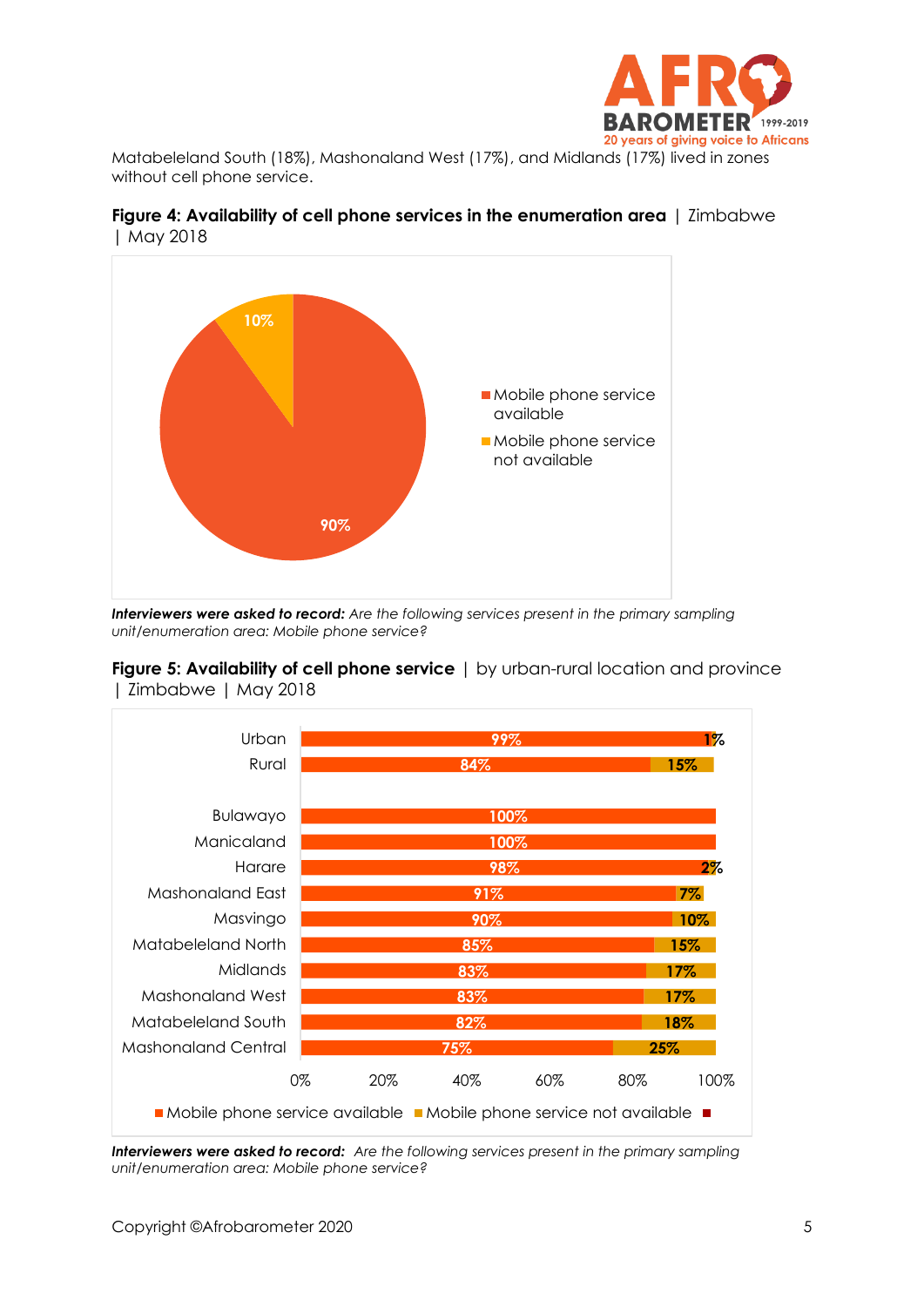

Daily use of mobile phones was high as well: Three-fourths (75%) of respondents reported that they use cell phones every day, in addition to 15% who use them a few times a week. Only one in 20 respondents (5%) said they never use a mobile phone (Figure 6).

Mobile-phone use was higher in cities than in rural areas (97% vs. 85% who use them at least "a few times a week"). Middle-aged respondents were just as likely to frequently use cell phones as youth (92%).



#### **Figure 6: Mobile phone usage** | Zimbabwe | July 2018

*Respondents were asked: How often do you use a mobile phone?*

But while most Zimbabweans had cell phones and used them regularly, fewer than half (43%) of cell-phone owners said in 2017 that their phones had access to the Internet (Figure 7). While this proportion may well have increased since the 2017 survey, the findings suggest that a large proportion of students are probably unable to access Internet-based instruction via mobile phone.



**Figure 7: Mobile phone access to the Internet** | Zimbabwe | 2017

*Respondents who said they owned a mobile phone were asked: Does your phone have access to the Internet? (Respondents who said they did not own a mobile phone are excluded.)*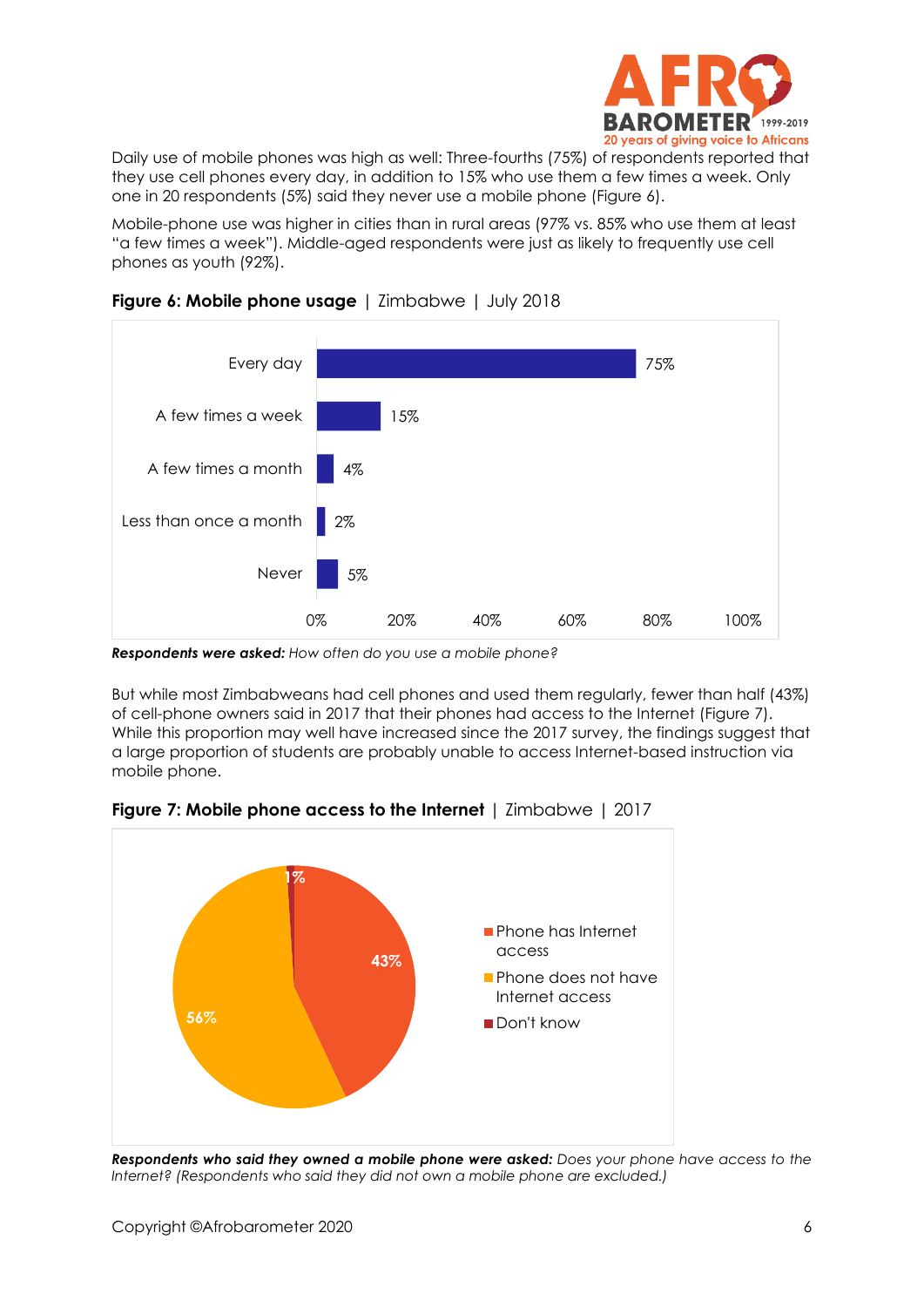

Younger cell-phone owners were far more likely to say their phones could access the Internet (57%) than their elders (Figure 8). So were urban respondents (64%, vs. 28% of rural residents). While more than six in 10 cell-phone owners in Harare (65%) and Bulawayo (61%) reported being able to access the Internet, the same was true of only 35% in Mashonaland West and Mashonaland East and 29% in Masvingo.



#### **Figure 8: Mobile phone access to the Internet** | by socio-demographic group | Zimbabwe | 2017

*Respondents who said they owned a mobile phone were asked: Does your phone have access to the Internet? (Respondents who said they do not own a mobile phone are excluded.)*

#### **Internet usage**

Whether by mobile phone or computer at home or elsewhere, as of mid-2018, only onefourth of Zimbabweans said they used the Internet "every day" (14%) or "a few times a week" (11%) (Figure 9). A solid majority (62%) said they "never" went online.

Regular Internet usage was higher among younger respondents (34%), among men (29%), and particularly among urban residents (49%, vs. just 11% among their rural counterparts). But in six of the country's 10 provinces, fewer than one in five residents said they went online at least a few times a week (Figure 10).

While the proportion of Internet users continues to grow across the continent, large swaths of Zimbabwean students would still be excluded from online learning, especially in rural areas.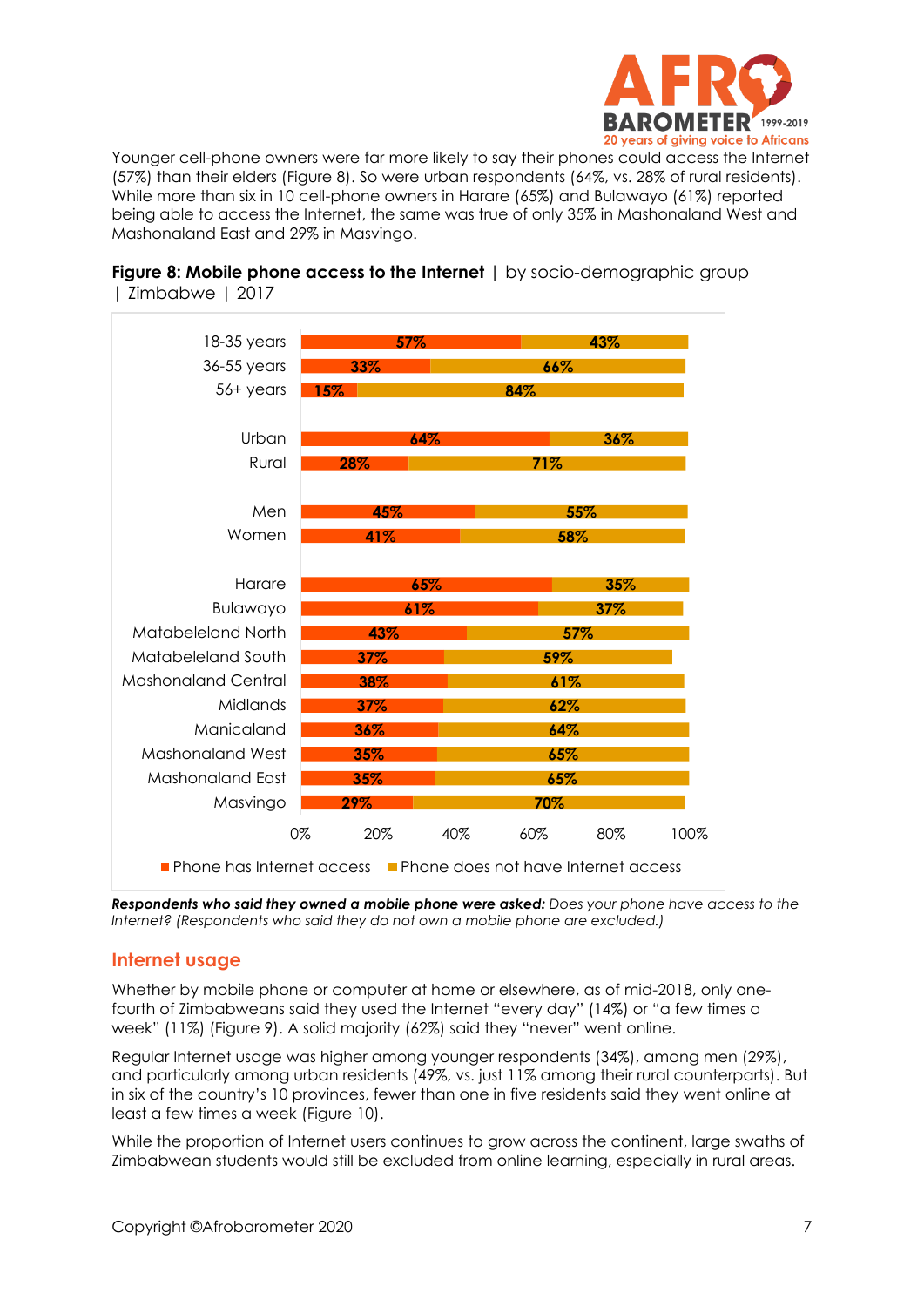



**Figure 9: Internet usage** | Zimbabwe | July 2018

*Respondents were asked: How often do you use the Internet?*

**Figure 10: Regular Internet usage** | by socio-demographic group | Zimbabwe | July 2018



*Respondents were asked: How often do you use the Internet? (% who said "every day" or "a few times a week")*

### **Availability of electricity**

Another barrier to participating in remote-learning opportunities is a lack of electricity to power the necessary devices. As of May 2018, Afrobarometer enumerators found that only a slim majority (54%) of survey respondents lived in areas served by a public electricity grid. In rural areas, about seven in 10 respondents (69%) did not enjoy the possibility of accessing a public power grid. Lack of an electric grid was particularly common in Matabeleland South (85%), Midlands (69%), and Mashonaland Central (62%) (Figure 11).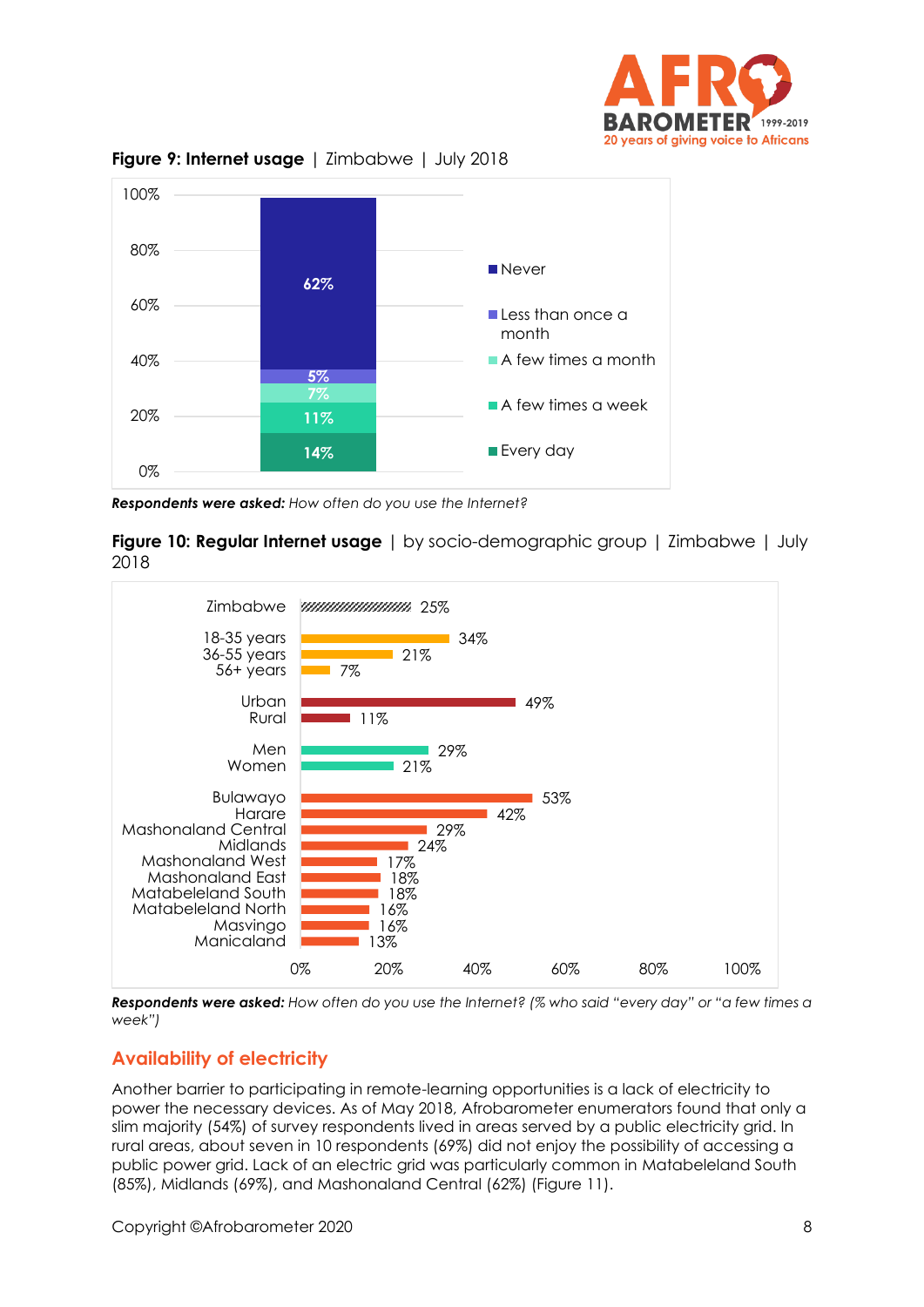





*Interviewers were asked to record: Are the following services present in the primary sampling unit/enumeration area: Electricity grid that most houses can access?*

Looking at the household level, as of early 2017, only about three out of 10 respondents said their home had an electric connection that worked "all of the time" (8%) or "most of the time" (23%). Six out of 10 (60%) said they had no electric grid in the area or no connection to an existing grid (Figure 12). This proportion reached 90% in rural areas.





*Respondents were asked: Do you have an electric connection to your home from the mains? [If yes:] How often is electricity actually available from this connection?*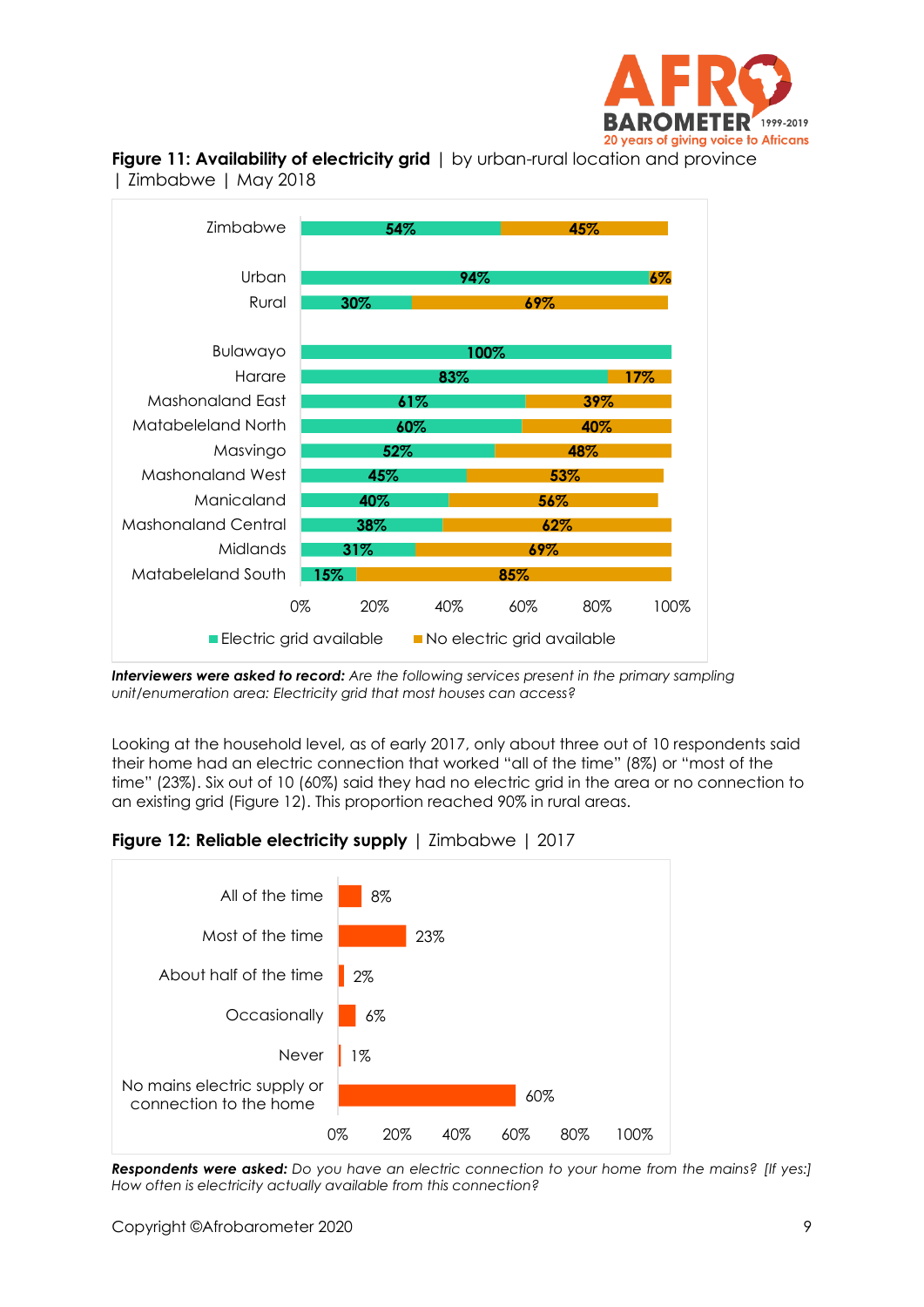

## **Conclusion**

The government of Zimbabwe is encouraging the use of digital platforms to provide remotelearning services during the COVID-19 pandemic, but data showing that most households lack Internet access and reliable electricity suggest that many students will find it difficult or impossible to participate. The government should also provide remote-learning services via radio and television, which are more widely accessible, though even this approach will exclude many students. In the longer term, major improvements in electricity supply and Internet connectivity, especially in rural areas, will be needed to move Zimbabwean education into the remote-learning era.

> Do your own analysis of Afrobarometer data – on any question, for any country and survey round. It's easy and free at www.afrobarometer.org/online-data-analysis.